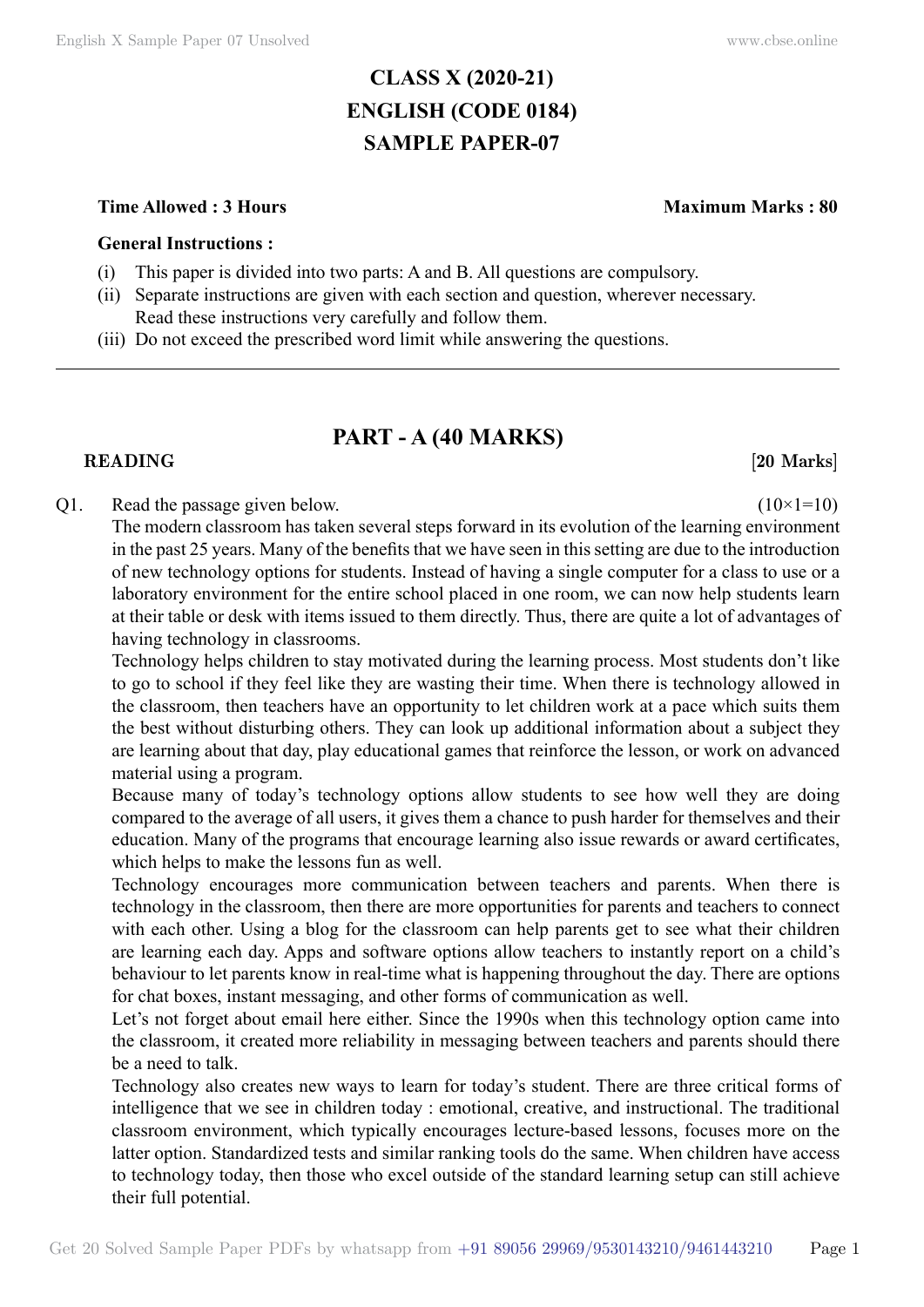Technology allows children to embrace their curiosity in multiple ways. They can try new things without embarrassment because their tech access gives them a level of anonymity. This process allows children to work, through trial-and error if they wish, to see if a different strategy helps them to learn more effectively.

It even encourages students to stay engaged with their learning environment. Children get bored very easily when they feel like they already know what is being taught in their classroom. Some children will transform into mentors or leaders in this situation to help their fellow students, but there are many more who disengage because they lack stimulation. By introducing technology to the classroom, there are fewer places where repetitive learning must take place. Teachers can introduce new subjects, try new techniques, or use different projects to encourage ongoing learning, which creates more overall engagement.

## **On the basis of your understanding of the given passage, answer ANY TEN questions from the twelve that follow.**  $(1 \times 10=10)$

- **(a)** Most children don't like to go to school if :
	- (i) they don't understand what is being taught in class.
	- (ii) they feel like they are wasting their time.
	- (iii)they find class too boring.
	- (iv)they can get away with it.
- **(b)** What is the advantage of having a technology that allows students to see how well they are doing compared to the average of other students ?
	- (i) it gives an opportunity to learn from other students
	- (ii) it tells one how much more hard work is needed to achieve a goal
	- (iii)it motivates them to seek help where needed to reach the level of others

(iv)it gives them a chance to push harder for themselves and their education

- **(c)** Technology allows children to embrace their .......... in multiple ways.
	- (i) intelligence (ii) hard work
	- (iii) curiosity (iv) passion
- **(d)** Which of the following is NOT something that technology helps a student with in education ?
	- (i) Technology creates new ways to learn for today's student.
	- (ii) Technology encourages more communication between parents and students.
	- (iii)Technology helps children to stay motivated during the learning process.
	- (iv)Technology encourages students to stay engaged with their learning environment.
- **(e)** Which of the following is NOT a way through which technology helps children to stay motivated during the learning process ?
	- (i) play educational games that reinforce a lesson
	- (ii) work on advanced material using a program
	- (iii)look up additional information about a subject they are learning about
	- (iv)allow them to work on a lesson beyond their curriculum
- **(f)** The three critical forms of intelligence that we see in children today are :

| I. motivational       | II. creative          |
|-----------------------|-----------------------|
| III. instructional    | IV. competitive       |
| V emotional           |                       |
| $(i)$ I, II and III   | $(ii)$ II, III and IV |
| $(iii)$ II, III and V | $(iv)$ I, IV and V    |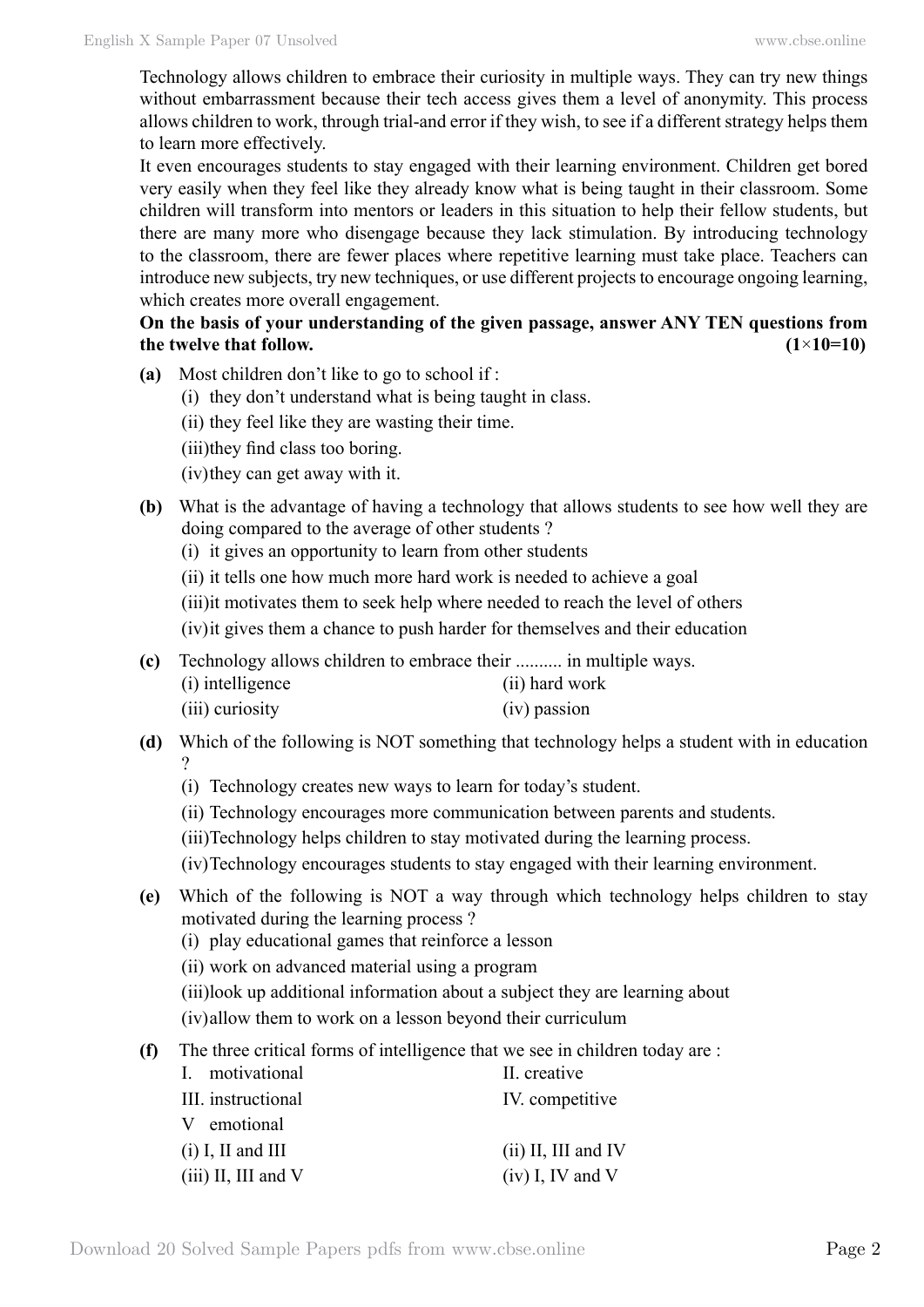- **(g)** Who is a mentor ?
	- (i) someone who gives someone help and advice related to something
	- (ii) someone who leads someone to become a better person
	- (iii)someone who helps someone in their time of need
	- (iv)someone who provides a better learning standard
- **(h)** Children can try new things with the help of technology without embarrassment because their tech access gives them a level of :

| (i) confidence    | (ii) anonymity    |
|-------------------|-------------------|
| (iii) superiority | (iv) satisfaction |

- **(i)** Which of the following is NOT a method through which technology encourages more communication between teachers and parents ?
	- (i) Apps and software options that allow teachers to instantly report on a child's behaviour.
	- (ii) Usage of a blog for the classroom to help parents get to see what their children are learning each day.
	- (iii)Communication options such as chat boxes, instant messaging, and other forms of communication.
	- (iv)Software programs that allow parents to access the child's tech and keep a check on their usage.
- **(j)** Choose an option that makes the correct use of 'stimulation as used in the passage, to fill in the space.
	- (i) Babies who love with their parents receive much more .......... than babies who sleep in a cot.
	- (ii) It was known that .......... made the heart to increase its oxygen consumption.
	- (iii)Near the boundary, the electrical .......... spreading enough to evoke both movements.
	- (iv)She has a low threshold of boredom and needs the constant .......... of physical activity.
- **(k)** Technology helps children to see if a different strategy helps them to learn more effectively through :
	- (i) hard work and diligence. (ii) trial and error method.
	- (iii) advanced software programs. (iv) strategies and lessons.
- **(l)** Choose an option that is clearly a synonym of the word 'engaged'.
	- (i) immerse (ii) surrender
	- (iii) release (iv) disrupt
- Q2. Read the passage given below.

India is home to 46.6 million stunted children, a third of world's total as per Global Nutrition Report 2018. Nearly half of all under-5 child mortality in India is attributable to undernutrition. Any country cannot aim to attain economic and social development goals without addressing the issue of malnutrition. Poor nutrition in the first 1000 days of a child's life can also lead to stunted growth, which is associated with impaired cognitive ability and reduced school and work performance. Malnutrition in children occurs as a complex interplay among various factors like poverty, maternal health illiteracy, diseases like diarrhoea, home environment, dietary practices, hand washing and other hygiene practices, etc. Low birth weight, episode of diarrhoea within the last 6 months and the presence of developmental delay are often associated with malnutrition in most developing nations including India.

In present era malnutrition is reflected as double burden, one aspect is undernutrition and other being overnutrition. But, in India and other low and middle-income countries (LMICs), basically malnutrition is synonymous with protein energy malnutrition or undernutrition, which signifies an imbalance between the supply of protein and energy and the body's demand for them to ensure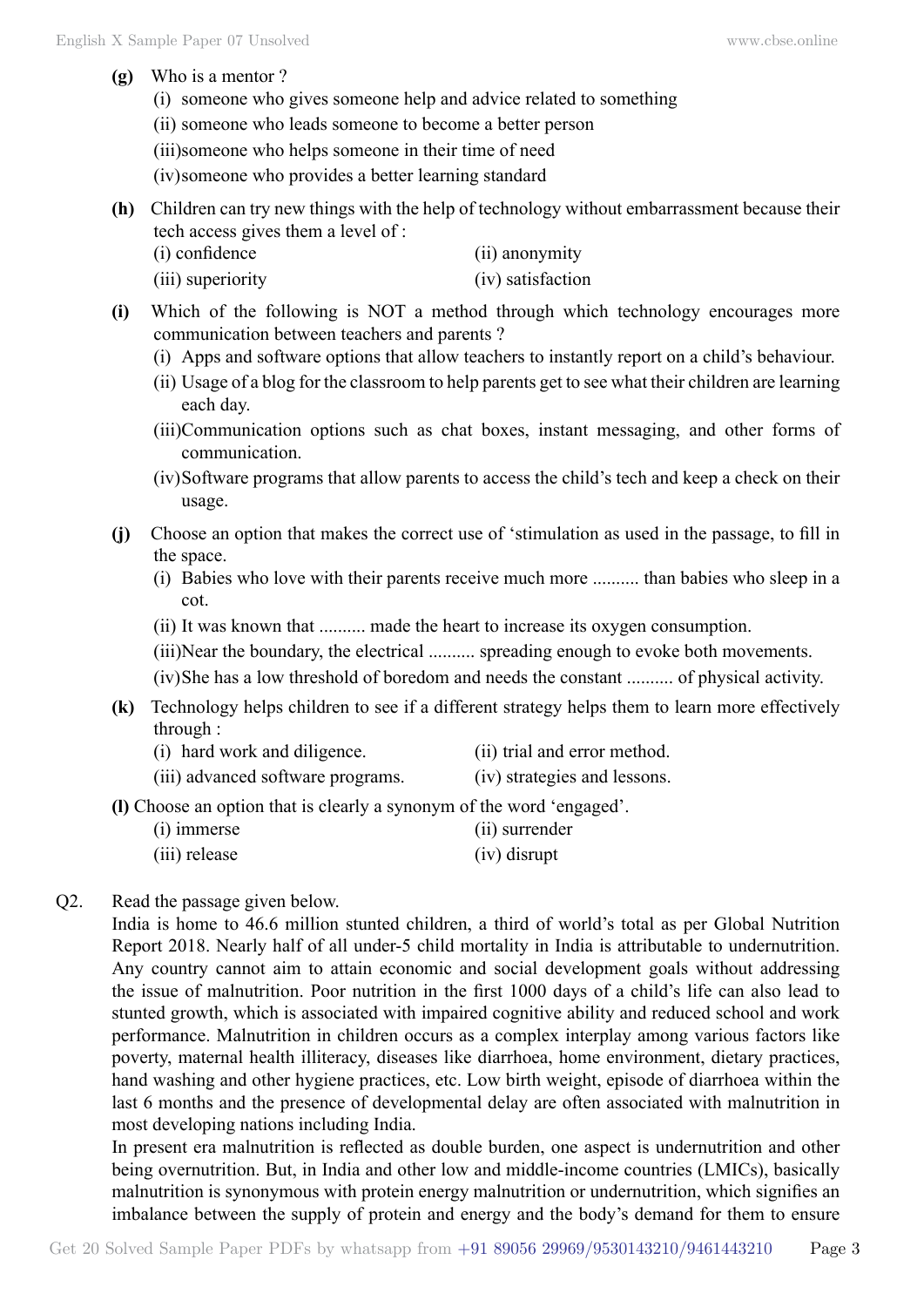#### optimal growth and function.

Globally, approximately 149 million children under-5 suffer from stunting. In 2018, over 49 million children under-5 were wasted and nearly 17 million were severely wasted. There are now over 40 million overweight children globally, an increase of 10 million since 2000. It is estimated that by 2050, 25 million more children than today will be malnourished .

India is one among the many countries where child undernutrition is severe and also undernutrition is a major underlying cause of child mortality in India. In a recently released Global Nutrition Report 2018, revealed the prevalence of stunting, wasting and overweight at national level as 37.9, 20.8 and 2.4% respectively.

In India as per National Family Health Survey IV (2014-2015, recent in the series) 38.4, 21 and 35.7% of children below 5 years suffer from stunting, wasting and underweight respectively (corresponding figure for NFHS III, 2005-2006 were 47.9, 19.8 and 42.5% respectively). Prevalence of severe acute malnutrition (SAM) in India is 7.5%.



In the 2018 Global Hunger Index, India ranks 103rd out of 119 qualifying countries. With a score of 31.1, India suffers from a level of hunger that is serious. Figure given depicts dimensions and indicators of Hunger index and its relationship with child malnutrition.

**On the basis of your understanding of the given passage, answer ANY TEN questions from the twelve that follow.**  $(1 \times 10=10)$ 

| (a) | What is a major underlying cause of child mortality in India? |                     |  |
|-----|---------------------------------------------------------------|---------------------|--|
|     | (i) malnutrition                                              | (ii) undernutrition |  |
|     | (iii) overnutrition                                           | (iv) stunting       |  |

**(b)** As per National Family Health Survey IV, the prevalence of severe acute malnutrition (SAM) in India is :

| (i) 7.5%   | $(ii) 2.4\%$ |
|------------|--------------|
| (iii) 9.8% | $(iv) 5.2\%$ |

- **(c)** By what year is it estimated that globally 25 million more children will be malnourished ? (i) 2030 (ii) 2040 (iii) 2050 (iv) 2060
- **(d)** Which of the following is an indicator of inadequate food supply ?
	- (i) stunting
	- (ii) under 5 mortality rate
	- (iii) wasting
	- (iv) undernourishment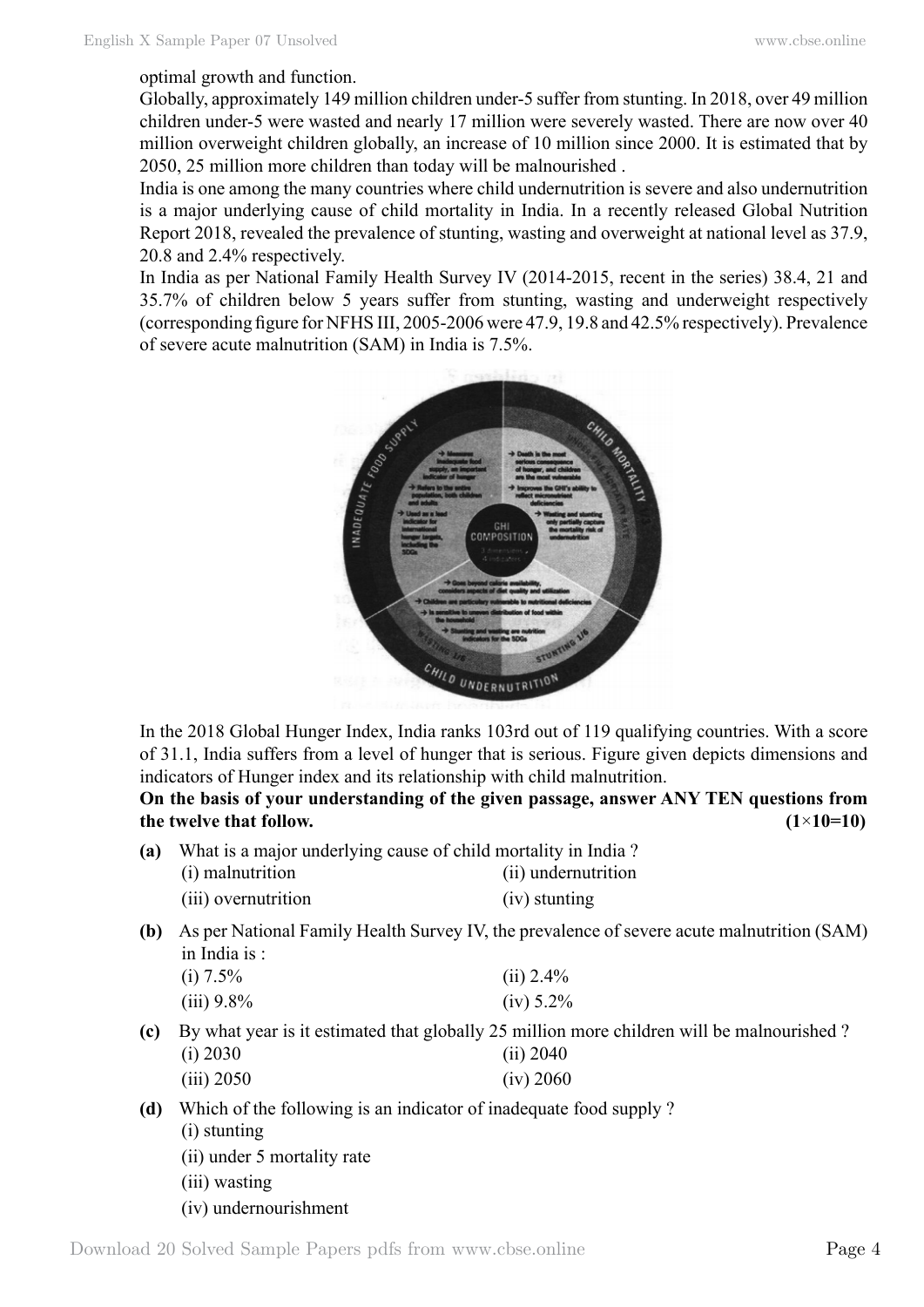| (e)                         | Undernutrition signifies an imbalance between the supply of protein and energy and the<br>body's demand for them to:                                                                                       |                                                                                                       |  |
|-----------------------------|------------------------------------------------------------------------------------------------------------------------------------------------------------------------------------------------------------|-------------------------------------------------------------------------------------------------------|--|
|                             | (i) ensure proper development.                                                                                                                                                                             | (ii) ensure optimal growth and function.                                                              |  |
|                             | (iii) ensure a balanced lifestyle                                                                                                                                                                          | (iv) ensure sustainable growth.                                                                       |  |
| (f)                         | (i) diarrhoea                                                                                                                                                                                              | Which of the following is NOT a factor in the occurrence of malnutrition in children?<br>(ii) poverty |  |
|                             | (iii) maternal health illiteracy                                                                                                                                                                           | (iv) low birth weight                                                                                 |  |
| (g)                         | Which of the following is NOT a feature of undernutrition?<br>(i) goes beyond calorie availability                                                                                                         |                                                                                                       |  |
|                             | (ii) uneven distribution of food within a country                                                                                                                                                          |                                                                                                       |  |
|                             | (iii)children are particularly vulnerable to nutrition deficiencies                                                                                                                                        |                                                                                                       |  |
|                             | (iv) stunting and wasting are nutrition indicators                                                                                                                                                         |                                                                                                       |  |
| (h)                         | level in India is at :                                                                                                                                                                                     | Global Nutrition Report 2018 recently revealed the prevalence of overweight at a national             |  |
|                             | $(i)$ 2.4%                                                                                                                                                                                                 | $(ii) 20.8\%$                                                                                         |  |
|                             | $(iii)$ 19.8%                                                                                                                                                                                              | $(iv)$ 37.9%                                                                                          |  |
| (i)                         | What does the given passage highlight?<br>(i) childhood malnutrition in india                                                                                                                              |                                                                                                       |  |
|                             | (ii) the prevalence of undernourishment                                                                                                                                                                    |                                                                                                       |  |
|                             | (iii)global hunger problems                                                                                                                                                                                |                                                                                                       |  |
|                             | (iv) the increase the number of under 5 child mortality rate                                                                                                                                               |                                                                                                       |  |
| (j)                         | Choose an option that lists a statement that is NOT TRUE.                                                                                                                                                  |                                                                                                       |  |
|                             | addressing the issue of malnutrition.                                                                                                                                                                      | (i) Any country cannot aim to attain economic and social development goals without                    |  |
|                             | (ii) Death is the most serious consequence of hunger, and children are the most vulnerable.<br>(iii)In India arid other low and middle-income countries malnutrition is synonymous with<br>undernutrition. |                                                                                                       |  |
|                             | million since 2000.                                                                                                                                                                                        | $(iv)$ In 2018, there are now over 50 million overweight children globally, an increase of 1.0        |  |
| (k)                         | with impaired cognitive ability and reduced school and work performance.                                                                                                                                   | Poor nutrition in the first 1000 days of a child's life can lead to , which is associated             |  |
|                             | (i) reduced cognitive ability                                                                                                                                                                              | (ii) increased chances of malnutrition                                                                |  |
|                             | (iii) stunted growth                                                                                                                                                                                       | (iv) under 5 mortality                                                                                |  |
| $\left( \mathbf{l} \right)$ | What does the author mean by 'underlying cause'?<br>(i) hidden reason for doing something                                                                                                                  |                                                                                                       |  |
|                             | (ii) root cause or reason of something                                                                                                                                                                     |                                                                                                       |  |
|                             | (iii)unimportant cause of something                                                                                                                                                                        |                                                                                                       |  |
|                             | (iv) not understood reason behind an action                                                                                                                                                                |                                                                                                       |  |
|                             | <b>LITERATURE</b>                                                                                                                                                                                          | $(10 \text{ Marks})$                                                                                  |  |

Q3. Read the extracts given below and attempt ANY ONE by answering the questions that follow.  $(5 \times 1 = 5)$ 

It is from these comrades in the struggle that I learned the meaning of courage. Time and again, I have seen men and women risk and give their lives for an idea. I have seen men stand up to attacks and torture without breaking, showing a strength and resilience that defies the imagination. I learned that courage was not the absence of fear, but the triumph over it. The brave man is not he who does not feel afraid, but he who conquers that fear.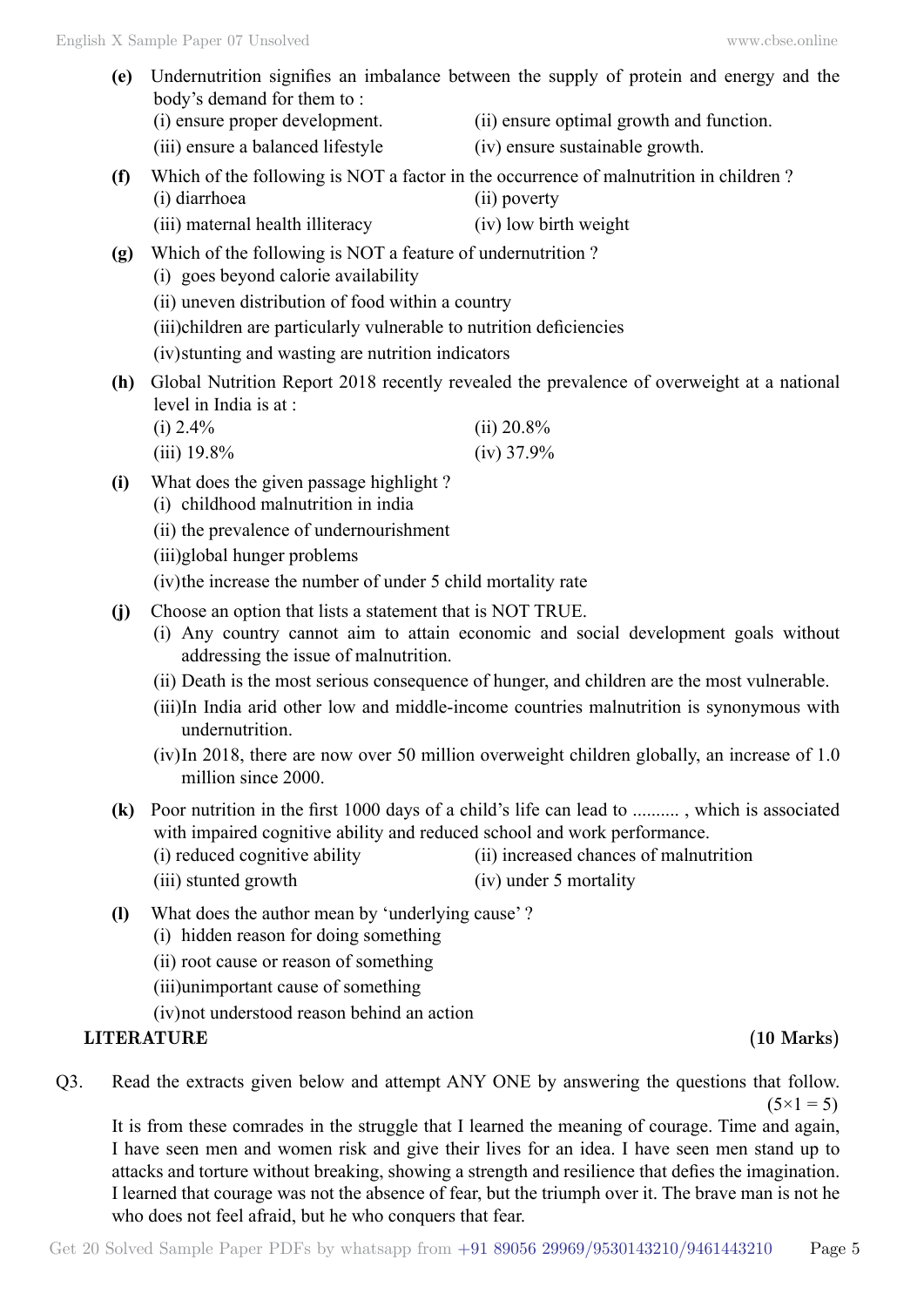| (a) Who is 'he'?  |                     |
|-------------------|---------------------|
| (i) Zenani        | (ii) Mr. De Klerk   |
| (iii) Thabo Mbeki | (iv) Nelson Mandela |

- **(b)** What has he seen time and again ?
	- (i) that people betray people
	- (ii) that people risk and give their lives for an idea
	- (iii)that people believe in hope with all their heart
	- (iv)that people tend to make their own path
- **(c)** What did he learn about courage ?
	- (i) that courage is for those who have the confidence to face the struggles
	- (ii) that courage is not absence of fear but triumph over it
	- (iii)that courage is passing your limits and reaching beyond it
	- (iv)that courage is understanding that the greatest wealth is people
- **(d)** Choose an option which means 'the ability to deal with any kind of hardship and recover from its effects'.
	- (i) absence (ii) triumph
	- (iii) resilience (iv) conquers
- **(e)** Choose an option that lists a statement that is NOT TRUE.
	- (i) He has seen men stand up to attacks and torture without breaking.
	- (ii) He has seen men and women risk and give their lives for an idea.
	- (iii)Decades of oppression had produced men of extraordinary courage, wisdom and generosity that their like may never be known again.
	- (iv)He has always known that a country's greatest wealth is its people's freedom..

## **O**

Let me put it more clearly, since no one will believe that a thirteen-year-old girl is completely alone in the world. And I'm not. I have loving parents and a sixteen-year old sister, and there are about thirty people I can call friends. I have a family, loving aunts and a good home. No, on the surface I seem to have everything, except my one true friend. All I think about when I'm with friends is having a good time. I can't bring myself to talk about anything but ordinary everyday things. We don't seem to be able to get any closer, and that's the problem. Maybe it's my fault that we don't confide in each other. In any case, that's just how things are, and unfortunately they're not liable to change. This is why I've started the diary.

| (a) Who is 'I'?  |                      |
|------------------|----------------------|
| (i) Amanda       | (ii) Wanda Petronski |
| (iii) Anne Frank | (iv) Natalya         |

- **(b)** What does she want to have despite having everything ?
	- (i) a good family
	- (ii) a loving father
	- (iii) one true friend
	- (iv) a diary
- **(c)** T started writing a diary because :
	- (i) she did not want to tell anyone her secrets.
	- (ii) she did not have any true friend to confide in.
	- (iii)she was lonely.

(iv)she was incapable of talking openly in front of people.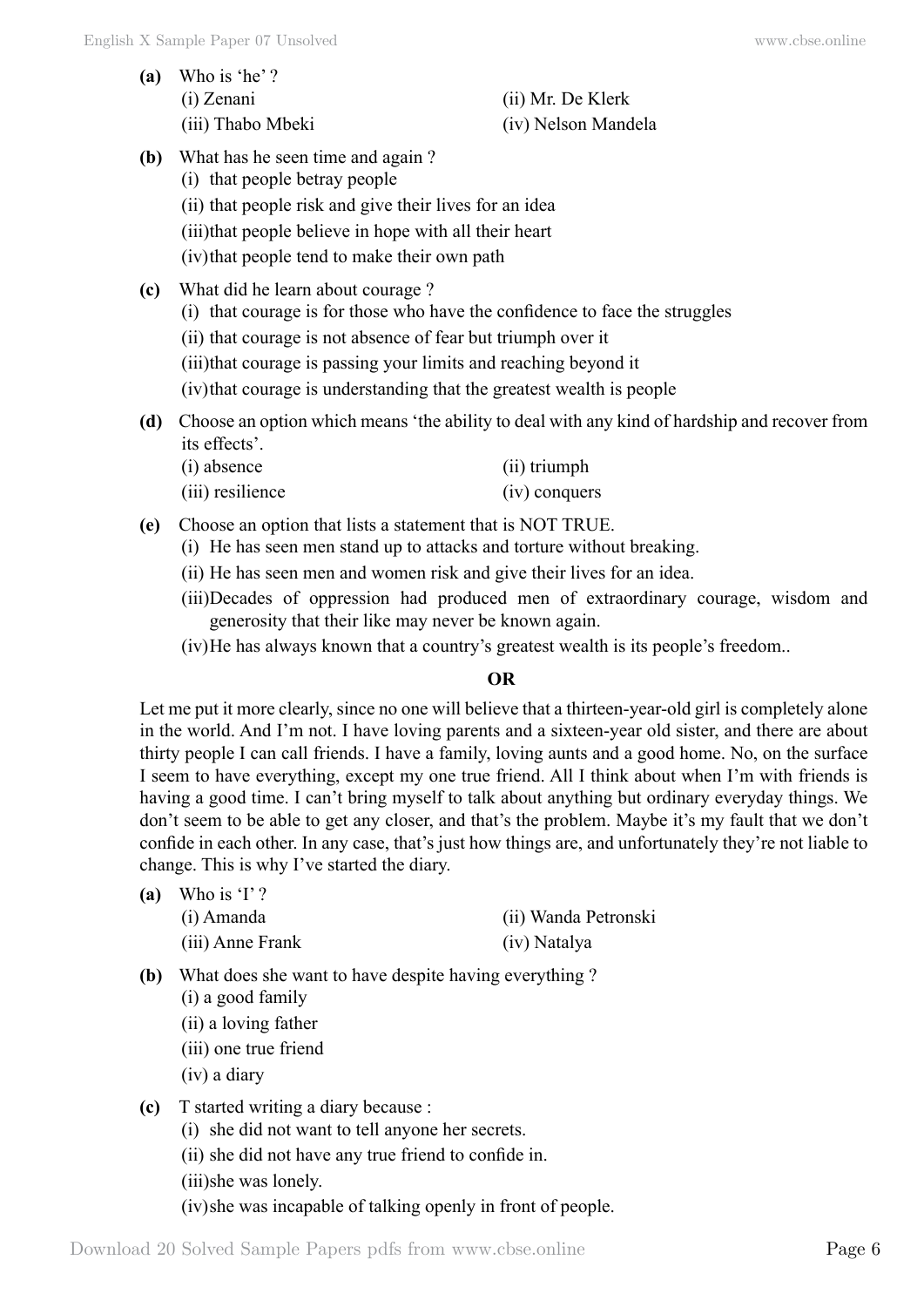|     | (d) | Give noun forms of-confide.<br>(i) confidential<br>(iii) confidence                                                                                                                                                                                                                                  | (ii) confirm<br>(iv) conform                                                                                    |
|-----|-----|------------------------------------------------------------------------------------------------------------------------------------------------------------------------------------------------------------------------------------------------------------------------------------------------------|-----------------------------------------------------------------------------------------------------------------|
|     | (e) | Choose an option that is similar in meaning to the word 'liable'.<br>(i) inclined<br>(iii) deserving                                                                                                                                                                                                 | (ii) unaccountable<br>(iv) reliable                                                                             |
| Q4. |     |                                                                                                                                                                                                                                                                                                      | Read the extracts given below and attempt ANY ONE by answering the questions that follow.<br>$(5 \times 1 = 5)$ |
|     |     | There is a languid, emerald sea,<br>where the sole inhabitant is me-<br>a mermaid, drifting blissfully'.                                                                                                                                                                                             |                                                                                                                 |
|     | (a) | Which of the following is NOT a feature associated with the sea and its experience?<br>(i) emerald<br>(iii) mermaid                                                                                                                                                                                  | (ii) languid<br>(iv) calmness                                                                                   |
|     | (b) | Whom does a 'mermaid' represent here?<br>(i) mother<br>(iii) Amanda                                                                                                                                                                                                                                  | (ii) freedom<br>(iv) solitude                                                                                   |
|     | (c) | Which of the following is NOT a synonym of the word 'sole'?<br>$(i)$ only<br>(iii) collective                                                                                                                                                                                                        | (ii) solitary<br>$(iv)$ lone                                                                                    |
|     | (d) | Name the poet of the poem from which this extract has been taken.<br>(i) Carl Sandburg<br>(iii) Walt Whitman                                                                                                                                                                                         | (ii) Ogden Nash<br>(iv) Robin Klein                                                                             |
|     | (e) | Which of the following states the meaning of the word 'drifting'?<br>(i) talking effortlessly<br>(iii) moving casually                                                                                                                                                                               | (ii) floating smoothly<br>(iv) waving continuously                                                              |
|     |     |                                                                                                                                                                                                                                                                                                      | <b>OR</b>                                                                                                       |
|     | (a) | No use to say 'O there are other balls':<br>An ultimate shaking grief fixes the boy<br>As he stands rigid, trembling, staring down.<br>All his young days into the harbour where<br>His ball went.<br>(i) body is trembling<br>(ii) tears are rolling down the cheeks<br>(iii) eyes are staring down | Which of the following is NOT a feature that tells you that the boy is affected by his loss?                    |
|     | (b) | (iv) stands rigidly<br>What does 'rigid' mean ?                                                                                                                                                                                                                                                      |                                                                                                                 |
|     |     | (i) flexible<br>(iii) lenient                                                                                                                                                                                                                                                                        | (ii) stoic<br>$(iv)$ stiff                                                                                      |
|     | (c) | Where did the ball go?<br>(i) into the water<br>(iii) towards the poet                                                                                                                                                                                                                               | (ii) away from the owner<br>$(iv)$ (i) and (iii)                                                                |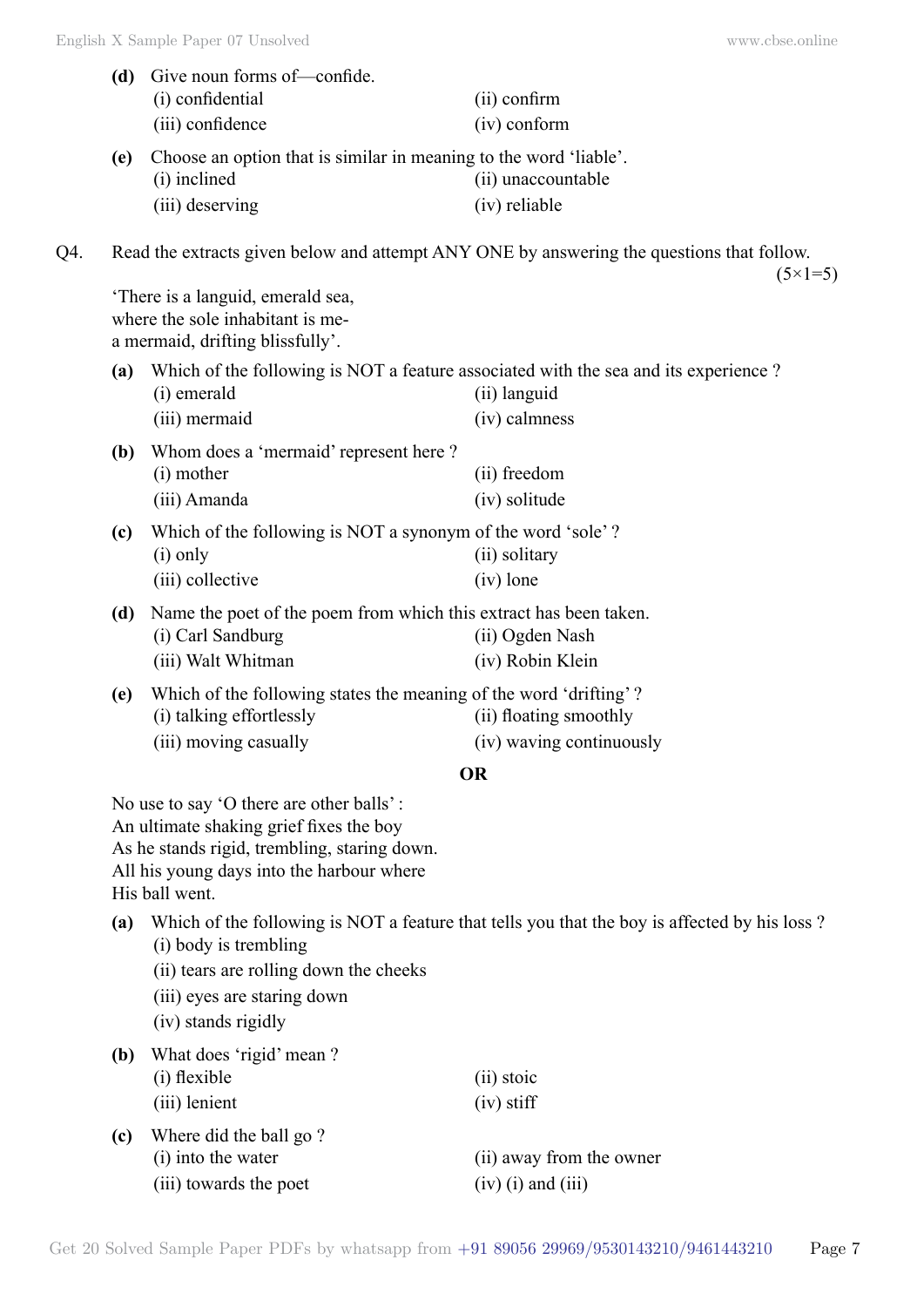- **(d)** Why does the poet say the line 'No use to say 'O there are other balls' ?
	- (i) because it eventually won't be the same thing
	- (ii) because lost things should not be thought over
	- (iii)because losing something makes you gain more things
	- (iv)because what's already done cannot be undone
- **(e)** Choose an option that is a synonym of the word 'fixes'. (i) gathers (ii) grips
	- (iii) threatens (iv) subdues

## **GRAMMAR (10 Marks)**

- Q5. Choose the correct options to fill in the blanks to complete the note.  $(3\times1=3)$ Nearly 92 lakh children, who had either dropped out of schools or never (a) .......... , will now get elementary education as it (b) .......... on the part of the local authorities and the State governments to ensure that all children in 6-1 years age group (c) .......... .
	- **(a)** (i) had been to any educational institution (ii) have been to any educational institution (iii)been to any educational institution (iv)has been to any educational institution
	- **(b)** (i) can be blinding (ii) will be blinding (iii) is blinding (iv) has been blinding
	- **(c)** (i) get schooling
		- (ii) will be schooled
		- (iii) get schooled
		- (iv) have schooling

| Q6. | Choose the correct options to fill in the blanks to complete the narration. | $(3\times1=3)$ |
|-----|-----------------------------------------------------------------------------|----------------|
|-----|-----------------------------------------------------------------------------|----------------|

|                    | Customer : Waiter! Please get me a cup of tea.                                            |
|--------------------|-------------------------------------------------------------------------------------------|
|                    | Waiter : Hot or cold, $\sin$ ?                                                            |
|                    | Customer : What ? Does anyone drink cold tea in winter! Get me a cup of steaming hot tea. |
| Waiter : Yes, sir! |                                                                                           |

One day a customer came to a cafe and (a) .......... a cup of tea. The waiter immediately asked him (b) .......... hot tea or cold tea. Flabbergasted, the customer exclaimed that if anyone drank cold tea in winter and again asked the waiter to (c) .......... a cup of steaming hot tea.

- **(a)** (i) requested
	- (ii) asked for
	- (iii) ordered
	- (iv) told about having
- **(b)** (i) what he would like
	- (ii) whether he would like
		- (iii) will he like
		- (iv) shall he like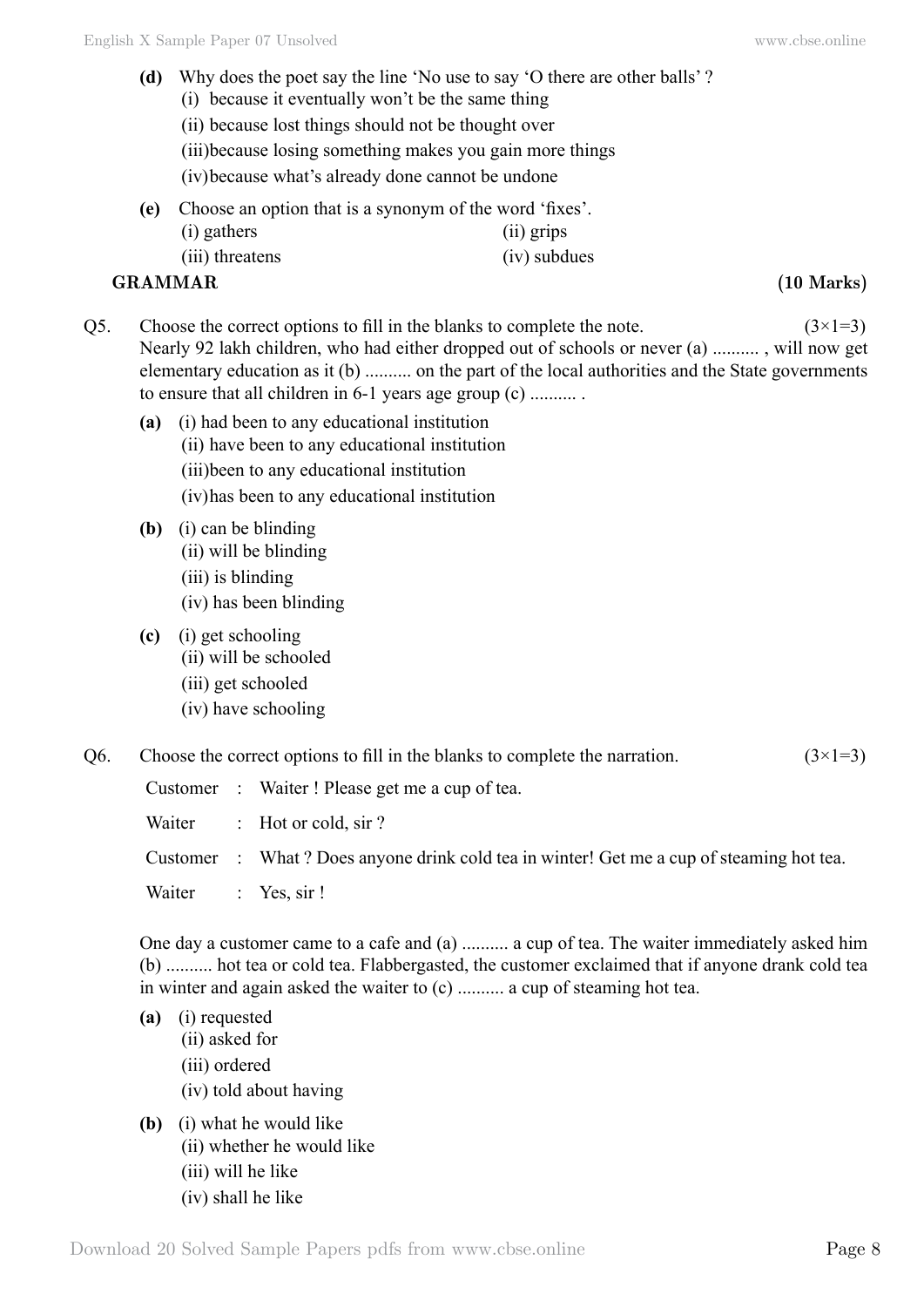- **(c)** (i) get him (ii) bring him (iii) got him (iv) bought him
- Q7. Fill in the blanks by choosing the correct options for ANY FOUR of the six sentences given below.  $(4 \times 1=4)$

| (a) | How  you do this to me?                                                            |               |  |
|-----|------------------------------------------------------------------------------------|---------------|--|
|     | $(i)$ shall                                                                        | (ii) could    |  |
|     | (iii) would                                                                        | $(iv)$ should |  |
| (b) | You  not repeat the same mistake again.                                            |               |  |
|     | $(i)$ could                                                                        | (ii) should   |  |
|     | (iii) had better                                                                   | $(iv)$ shall  |  |
| (c) | Carl has  honorary degree in Architecture.                                         |               |  |
|     | $(i)$ the                                                                          | $(ii)$ a      |  |
|     | $(iii)$ an                                                                         | (iv) X        |  |
| (d) | Karin and her sisters  at the mall before you come.<br>(i) will have been shopping |               |  |
|     | (ii) had been shopping                                                             |               |  |
|     | (iii) has been shopping                                                            |               |  |
|     | (iv) will be shopping                                                              |               |  |

- **(e)** We .......... on the court before it started raining. (i) were playing (ii) was playing (iii) had been playing (iv) are playing
- **(f)** Nina asked, "Are you all right ?" (i) Nina asked if all was right.
	- (ii) Nina asked if she was all right.
	- (iii) Nina asked if they were all right.
	- (iv) Nina asked if she were all right.

# **PART-B (40 Marks)**

## $\text{WRITING} \tag{2\times5=10}$

## Q8. **Attempt ANY ONE of the following in 100-120 words. (5 Marks)**

You are Samkit/Samiksha of C-3, Third Floor, Lajpat Nagar, New Delhi. You read an advertisement about the short-term course in Personality Development by an institute, Career Quest Solutions, Shivaji Enclave.

Write a letter seeking all relevant details of the course.

 **O**

Write a letter to M/s Oxford Publishing House, New Delhi complaining that the books sent by them were not those you had ordered. Ask for replacement of the books. You are Dipti Gupta/Deepansh Gupta living at E-95, Sector-12, Dwarka.

## Q9. **Attempt ANY ONE of the following in 100-120 words. (5 Marks)**

The following data shows the occupancy rate in hotels in India from the financial year 2001 to 2019. Write an analytical paragraph describing the given data.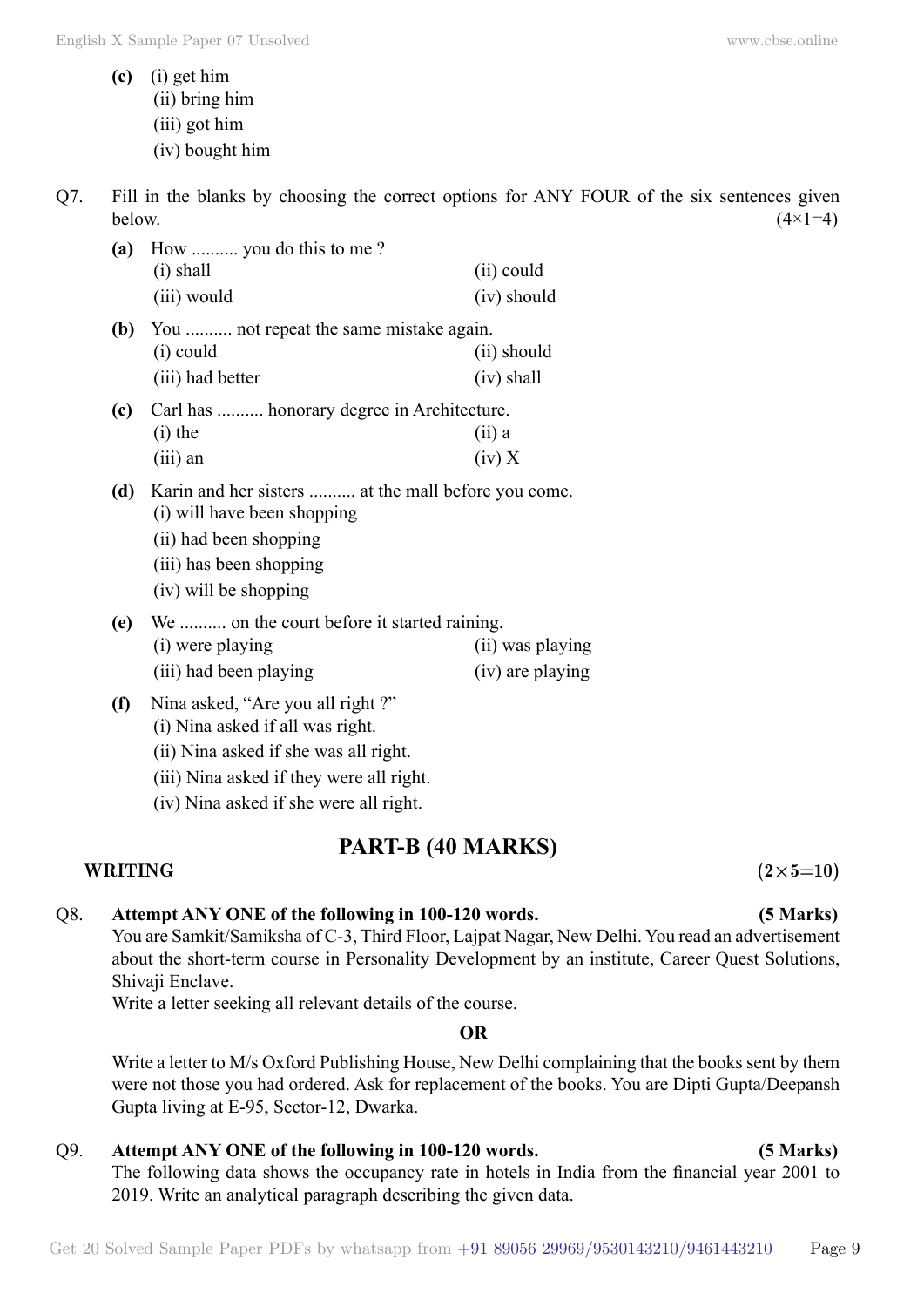



The following pie chart shows what the past travellers from the country of South Korea enjoyed the most in India. Write an analytical paragraph describing and analysing the given data.



### **LITERATURE (30 Marks)**

## Q10. **Answer ANY TWO questions in 20-30 words each, from (a) and (b) respectively. (2×4=8) (a) Answer ANY TWO. (2×2 =4)**

- **(i)** How does the tiger move in the cage in the zoo ? How does he feel ?
- **(ii)** What is Amanda asked to do about her homework, her room and her shoes ?
- **(iii)** Where is Coorg situated and by whom is it inhabited ?

## **(b) Answer ANY TWO. (2**×**2=4)**

- **(i)** What did Richard Ebright like and want to do ever since his childhood ? How many species of butterflies had he collected by the time he was in the second grade ?
- **(ii)** Did the narrator like the hack driver ? How do you know this ?
- **(iii)** What, according to Mr. Weiherer, makes Richard Ebright a winner ?

## Q11. **Answer ANY TWO questions in 40-50 words each, from (a) and (b) respectively. (3×4= 12) (a) Answer ANY TWO. (3**×**2=6)**

- **(i)** Why does Anne think that "paper" has more patience than "people" ?
- **(ii)** How did the students respond to Wanda's exquisite drawings ?
- **(iii)** How have humans dropped those 'tokens' which are plainly in the `possession' of animals ? **(b) Answer ANY TWO. (3**×**2=6)**
- **(i)** What made Hari Singh come back to Anil ?
- **(ii)** What did Matilda's husband bring home one evening ? Why was he so elated ?
- **(iii)** What were the reasons given by Ramlal's wife for accepting Bishamber's marriage proposal for Bholi ?